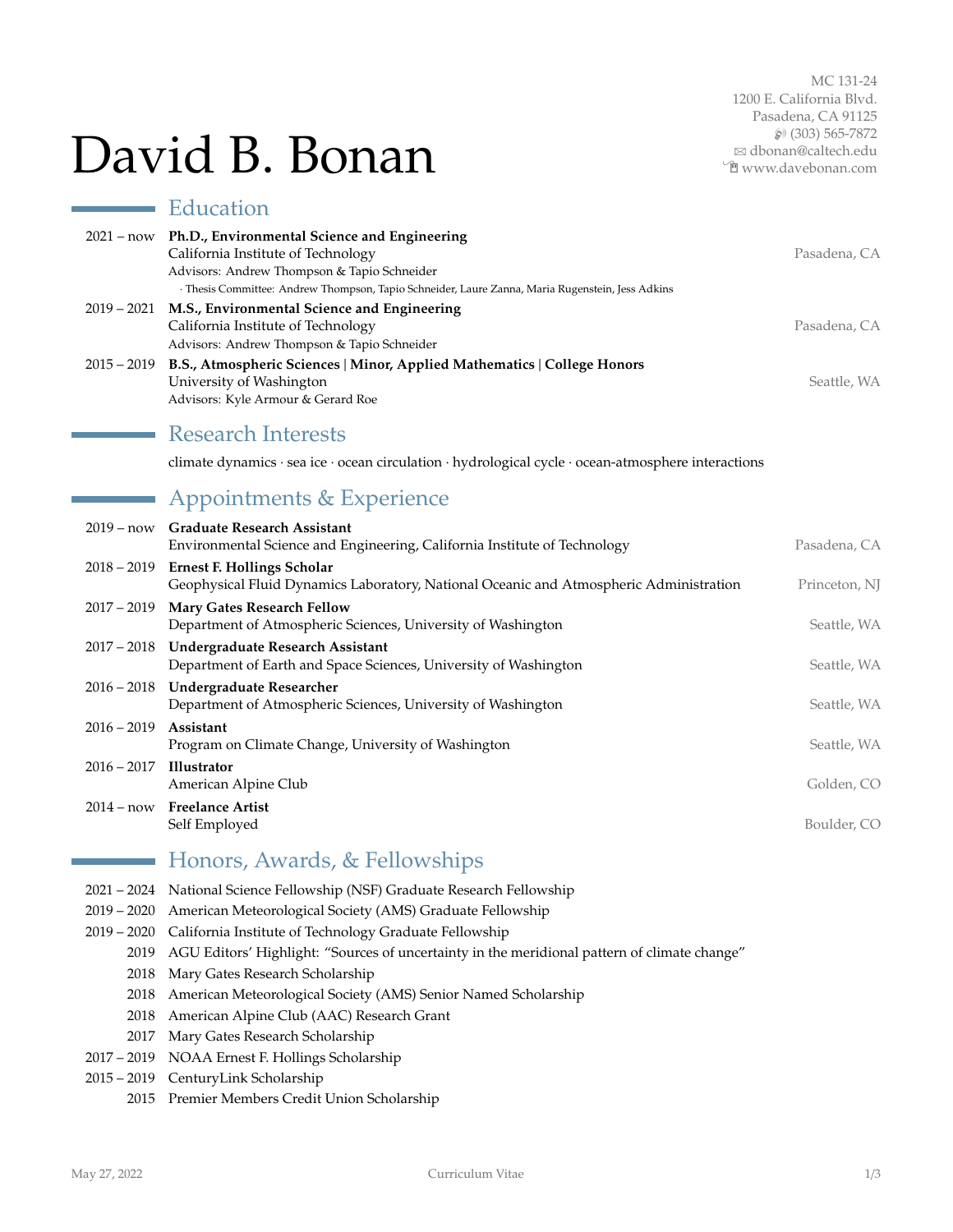Publications

Peer-Reviewed

2022

8. **Bonan, D.B.**, A.F. Thompson, E.R. Newsom, S. Sun, and M. Rugenstein (2022): Transient and equilibrium responses of the Atlantic overturning circulation to warming in coupled climate models: the role of temperature and salinity. *Journal of Climate*, **xx** (xx), xxxx-xxxx. doi: 10.1175/JCLI-D-21-0912

2021

- 7. **Bonan, D.B.**, T. Schneider, I. Eisenman, and R.C.J. Wills (2021): Constraining the date of a seasonally ice-free Arctic using a simple model. *Geophysical Research Letters*, **48** (18), e2021GL094309. doi: 10.1029/2021GL094309
- 6. **Bonan, D.B.**, F. Lehner, and M.M. Holland (2021): Partitioning uncertainty in projections of Arctic sea ice. *Environmental Research Letters*, **16** (4), 044002. doi: 10.1088/1748-9326/ABE0EC

2020

- 5. Bushuk, M., M. Winton, **D.B. Bonan**, E. Blanchard-Wrigglesworth, and T. Delworth (2020): A mechanism for the Arctic sea ice spring predictability barrier. *Geophysical Research Letters*, **47** (13), e2020GL088335. doi: 10.1029/2020GL088335
- 4. **Bonan, D.B.** and E. Blanchard-Wrigglesworth (2020): Nonstationary teleconnection between the Pacific Ocean and Arctic sea ice. *Geophysical Research Letters*, **47** (2), e2019GL085666. doi: 10.1029/2019GL085666

2019

- 3. **Bonan, D.B.**, J.E. Christian, and K. Christianson (2019): Influence of North Atlantic climate variability on glacier mass balance in Norway, Sweden and Svalbard. *Journal of Glaciology*, **65** (252), 580-594. doi: 10.1017/JOG.2019.35
- 2. **Bonan, D.B.**, M. Bushuk, and M. Winton (2019): A spring barrier for regional predictions of summer Arctic sea ice. *Geophysical Research Letters*, **46** (11), 5937-5947. doi: 10.1029/2019GL082947

#### 2018

1. **Bonan, D.B.**, K.C. Armour, G.H. Roe, N. Siler, and N. Feldl (2018): Sources of uncertainty in the meridional pattern of climate change. *Geophysical Research Letters*, **45** (17), 9131-9140. doi: 10.1029/2018GL079429

#### Submitted

- · **Bonan, D.B.**, N. Siler, G.H. Roe, and K.C. Armour: Energetic constraints on the pattern of changes to the hydrologic cycle under global warming. *Journal of Climate*.
- · Wilson, E.A., **D.B. Bonan**, A.F. Thompson, N. Armstrong, and S.C. Riser: Mixed layer depth seasonality modulates summertime SST variability in the Southern Ocean. *AGU Advances*.

## Non-Refereed

**Bonan, D.B.** (2019): Disaggregating uncertainty in the regional climate response. Undergraduate Honors Thesis. University of Washington.

# Teaching, Mentoring, & Advising

## Teaching

- Fall 2021 Teaching Assistant, ESE 102: Earth's Oceans, California Institute of Technology
- Fall 2020 Teaching Assistant, ESE 101: Earth's Atmosphere, California Institute of Technology

## **Mentoring**

Summer 2022 Manali Nayak, Undergraduate Student, Ohio State University

# Service, Leadership, & Synergistic Activities

#### **Service**

Peer Reviewer: *Earth's Future*, *The Cryosphere*, *Geophysical Research Letters*, *Journal of Climate*, *Annals of Glaciology*, *Journal of Geophysical Research: Oceans*, *Climate Dynamics*

2021 – now Student Representative, American Meteorological Society (AMS) Committee on Polar Meteorology and Oceanography

- · Co-convener, "The ocean's role in polar climate", 17th Conference on Polar Meteorology and Oceanography
- · Co-convener, "High Latitude Variability and Change: Arctic Change", 16th Conference on Polar Meteorology and Oceanography